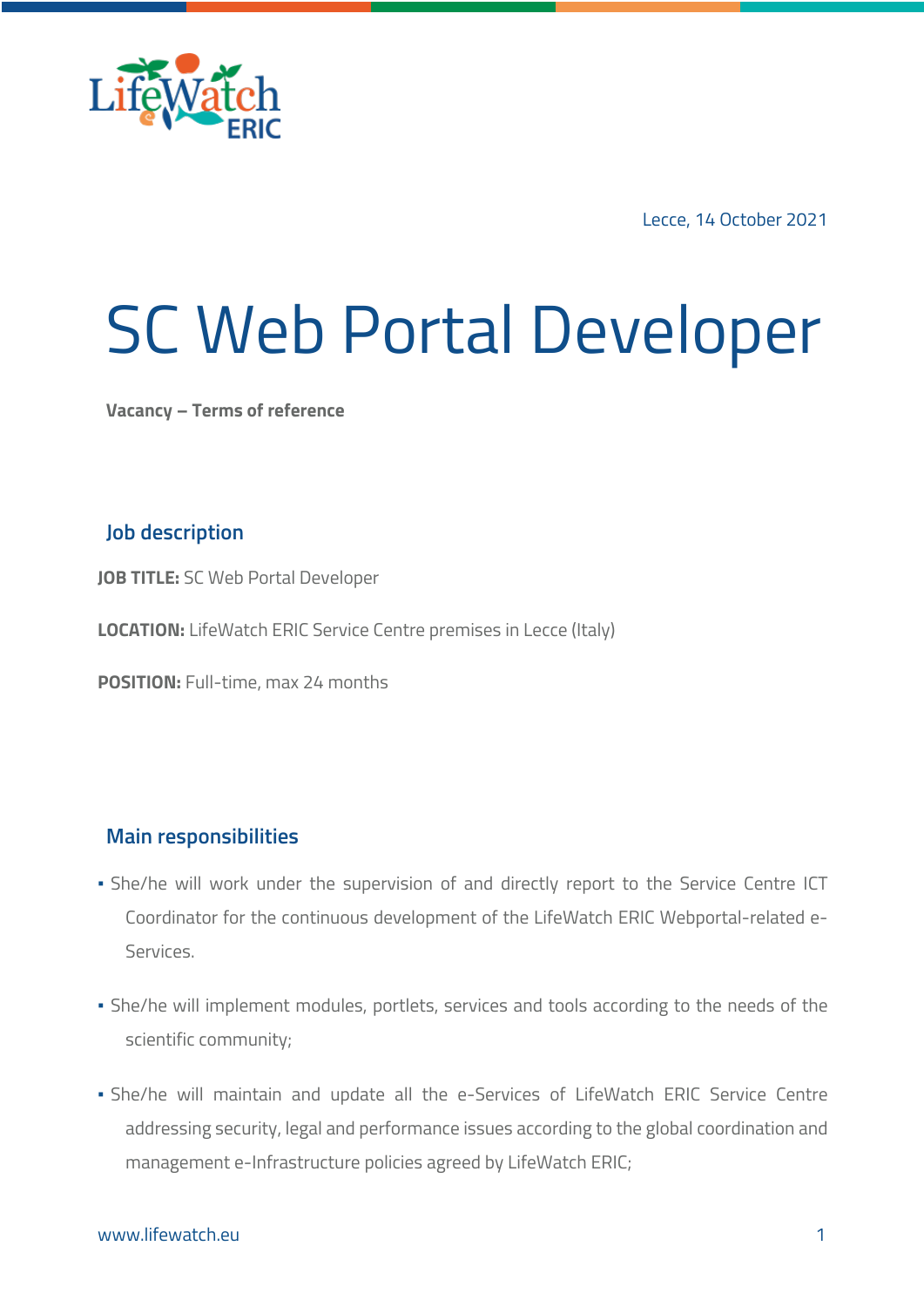

- **.** She/he will work on the integration of the LifeWatch ERIC Service Centre e-Services with services provided by the rest of the Common Facilities, in particular with the LifeWatch ICT Core (i.e., AAI, etc.), and/or by external providers (i.e., Orchid Id, persistent identifiers, etc.);
- She/he will work on the implementation and population of the different metadata and data catalogues (Services, Resources, VREs, Semantic Objects);
- She/he will work on the development of new Semantic tools and e-Services.

# **The ideal candidate should meet the following requirements**

- **Have a university degree or equivalent qualifications in Computer Science;**
- Accredited professional experience in design, development and deployment of Web Applications and Web Services;
- **Accredited professional experience in creating high-quality web and mobile apps containing** rich content and user interface components by working closely with user experience designers to take wireframes and mock-ups from conception to implementation. Identify specific issues in the user interface, recommending and implementing solutions that influence and improve the design of products that provide a delightful user experience along with high performance, security, quality, and stability;
- Experience working with Python, NodeJS and JavaScript desirable. JAVA and PHP frameworks. Experience with HTML/HTML5, CSS, jQuery. Work with a variety of relational databases (MS SQL Server, MySQL, Virtuoso, MongoDB), operating systems (Linux, Windows, iOS, Android), and modern UI frameworks (jQuery and similar products). Experience with GitHub. Experience with Docker;
- Fluency in written and spoken English. Skills in other European working languages are beneficial;